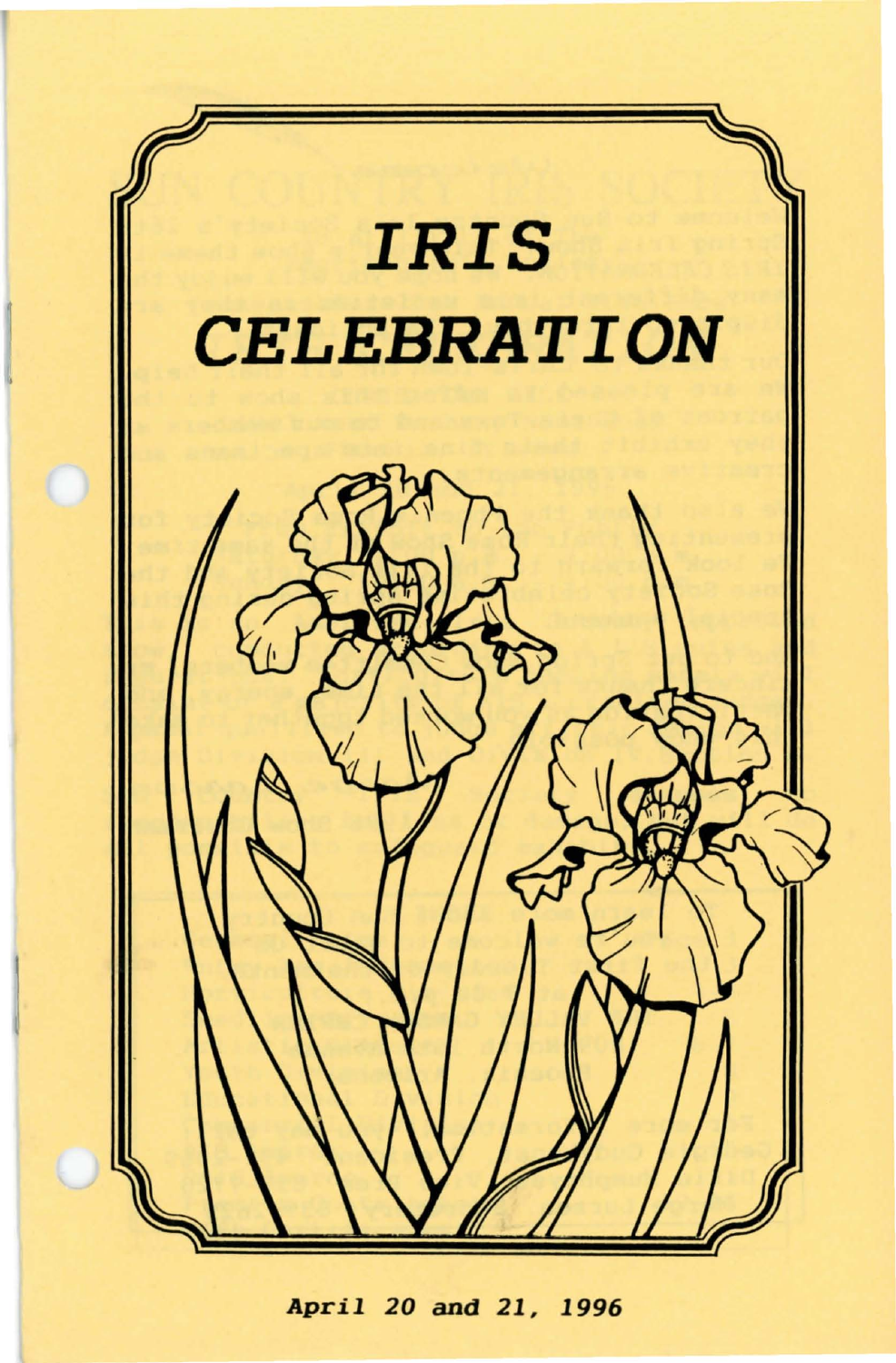### $Uelcome$

Welcome to Sun Country Iris Society's 26th Spring Iris Show. This year's show theme is *IRIS CELEBRATION.* We hope you will enjoy the many different iris varieties as they are displayed throughout the holidays.

Our thanks to Chris-Town for all their help. We are pleased to offer this show to the patrons of Chris-Town and to our members as they exhibit their fine iris specimens and creative arrangements.

We also thank the Phoenix Rose Society for presenting their Rose Show at the same time. We look forward to the Iris Society and the Rose SOCiety celebrating spring during this special weekend.

And to our Spring Show Committee members, my sincere thanks for all the time, energy, and participation as you worked together to make this show possible.

Marge Larson

1996 Show Chairman

 $\lfloor$ ..

 $\ddagger$ 

To learn more about Sun Country, you're welcome to visit us the first Tuesday of the month, at 7:00 p.m., THE VALLEY GARDEN CENTER 1809 North 15th Avenue Phoenix, Arizona

For more information, you may call: Georgia Gudykunst, President 491-2969 Dixie Humphryes, Vice Pres 839-7720 Marge Larson, Secretary 839-2625

# SUN COUNTRY IRIS SOCIETY

An affiliate of The American Iris Society

Presents Our 26th Annual Iris Show

## *IRIS CELEBRATION*

CHRIS-TOWN MALL 1703 West Bethany Home Road Phoenix, Arizona

April 20 and 21, 1996

Free Exhibit to the Public Saturday, 1:00 p.m. - 7:00 p.m. Sunday,  $10:00$  a.m.  $-4:00$  p.m.

This is an American Iris Society approved show, conducted according to A I S rules and regulations. Horticulture judging panels will consist of a majority of AIS accredited judges. A panel qualified to judge artistic design will judge Division III and Division IV,Section B.

Sun Country Iris Society assumes no responsibility for loss or damage, but will do all possible to safeguard exhibits.

| <b>INDEX</b>          |           |
|-----------------------|-----------|
| General Rules         | Page 3    |
| Entry Tag Information |           |
| Horticulture Division | $4 - 5$   |
| Seedling Division     | 5         |
| Artistic Division     | 6–7       |
| Youth Division        | я         |
| Educational Division  | g         |
| Commercial Division   | ą         |
| AIS Awards            | 10        |
| <b>SCIS Awards</b>    | 11        |
| Premium Contributors  | $12 - 13$ |
| Gift Certificates     | 13        |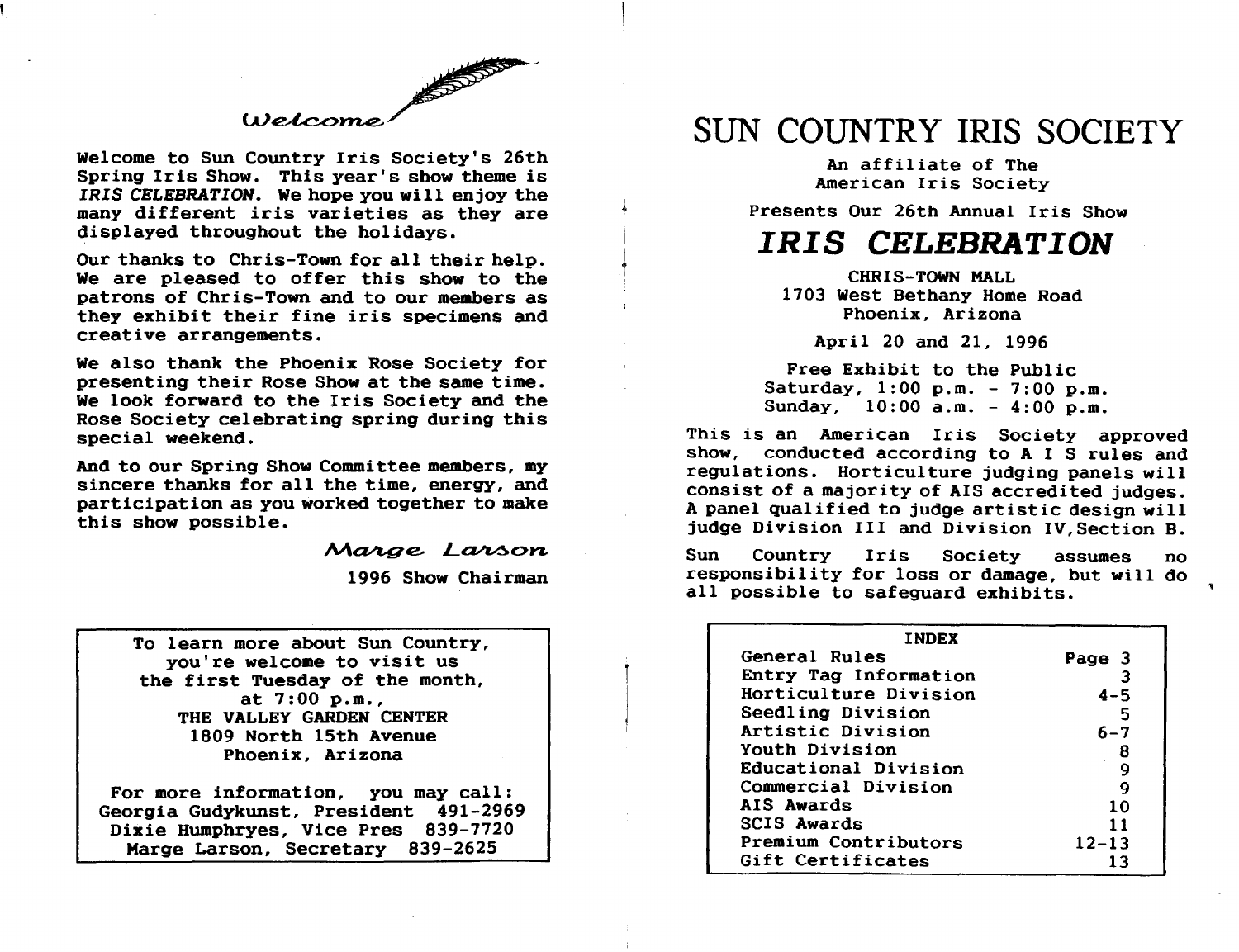| THE 1996 SHOW COMMITTEE |                                    |
|-------------------------|------------------------------------|
| Chairman                | Marge Larson                       |
| Schedule                | Gloria Beatty                      |
| Secretary/AIS Awards    | Betty Howard                       |
| <b>SCIS Awards</b>      | Patty DeHaan                       |
| Photographer            | Sam Reed                           |
| <b>Staging/Set-up</b>   | Dixie Humphryes                    |
| Properties              | Larry Johnsen                      |
| Entry and Placement:    |                                    |
| Horticulture            | John Comer                         |
| Artistic                | Barbara Isaman                     |
| Judges                  | Georgia Gudykunst<br>and Ardi Kary |
| Clerks                  | Carole Spiess                      |
| Hospitality             | Gisele Lortie                      |
| Publicity               | Ellen Judson                       |
| Artistic Concepts       | Show Committee                     |
| Cleanup                 | All Society Members                |

The Show Awards Banquet will be held Tuesday. June 4 at the Valley Garden Center.

| SUN COUNTRY OFFICERS | 1995–96                                       |
|----------------------|-----------------------------------------------|
| President            | Georgia Gudykunst                             |
| Vice President       | Dixie Humphryes                               |
| Secretary            | Marge Larson                                  |
| Treasurer            | Betty Howard                                  |
| Directors            | Barbara Isaman<br>Jill Horrall<br>Don Shepard |

- 1. Exhibition privileges are open to all persons without charge.
- 2. Entries accepted  $6:00-9:00$  a.m., April 20. Late entries accepted for display only.
- 3. Entries must be clearly. correctly. and completely identified and entered in the proper division, section and group/class; or they will not be judged.
- 4. No judge or designated apprentice may judge in a section where the judge or a member of the judge's family has an entry.
- 5. Judging will begin at 10:00 a.m., April 20. Only judges. designated apprentices. show chairpersons, and clerks are permitted in the exhibit area during judging.
- 6. Judging will be by AlS rules. Any award may be withheld at the judges' discretion. Decisions of the judges are final.
- 7. Official AlS rules and regulations cannot be violated.
- 8. Exhibits and ribbons must remain on display until 4:00 p.m., April 21. All Horticulture entries must be claimed at this time or they will be sold. All entries must be removed by 5:00 p.m.

General Rules apply to all Divisions. For specific information pertaining to your entry. see Special Rules for that Division.

For AIS Entry Tags, Exhibitor Numbers and Forms. call Betty Howard, 996-9004. Complete both portions of each tag, following

the Show Schedule outline.

 $\pmb{\epsilon}$ 

Group refers to horticultural entries.

*Class* refers to artistic entries.

*Variety* refers to the name of the iris or the title of an artistic entry.

*Entry No.* is the assigned Exhibitor Number. Please print in blue or black ink only.

2

3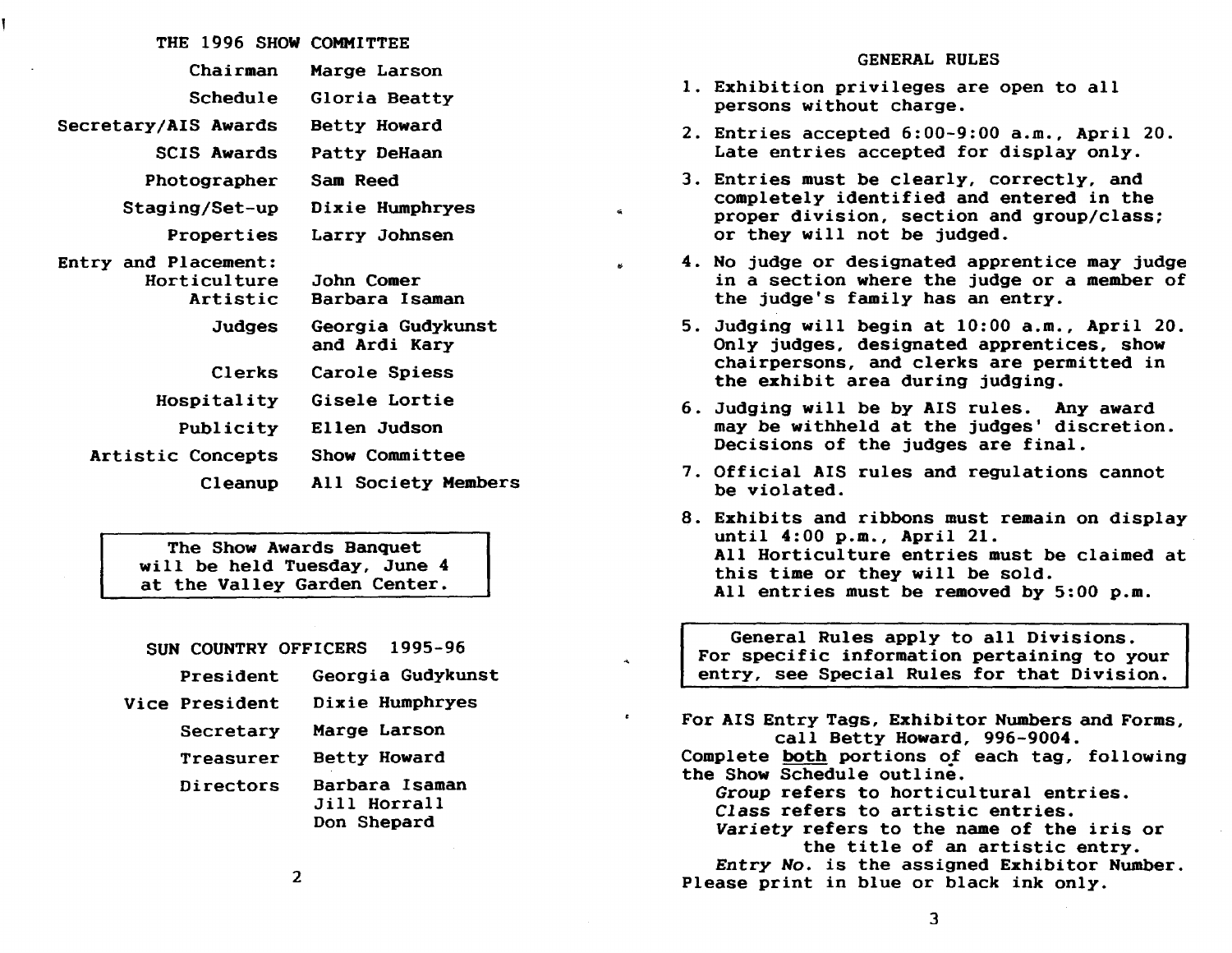#### SPECIAL RULES

- 1. Entries must have been grown and entered in person by the exhibitor.
- 2. Entries placed on the show bench will be judged as groomed by the exhibitor.
- 3. Exhibitors may enter only one stalk of any particular variety, but may enter as many varieties as desired. Collections are excepted; see Section J.
- 4. Display containers will be furnished by the Show Committee.
- 5. Single specimen entries will be placed in alphabetical order of variety name within sections/groups. Each variety (cultivar) is a separate class for judging.
- 6. Faded stalks may be groomed or removed by the Show Committee or the exhibitor anytime after the judging is completed.

While the Scale of Points varies for each section, all sections are scored 75 points for cultural perfection (flower and stalk) and 25 points for condition and grooming.

Section A - TALL BEARDED

- Section B ARIL and ARILBRED
	- Group  $1 Aril$
	- Group 2 Arilbred
	- Group 3 Aril-med
- Section C MEDIAN and DWARF
	- Group 1 Border Bearded
	- Group 2 Miniature Tall Bearded
	- Group 3 Intermediate Bearded
	- Group 4 Standard Dwarf Bearded
	- Group 5 Miniature Dwarf Bearded

DIVISION I (Continued)

- Section D SPURIA
- Section E LOUISIANA
- Section F SIBERIAN

..

..

÷.

- Section G BULBOUS (Not eligible for Best of Show)
- Section H MISCELLANEOUS Any iris not listed above
- Section I RELATED GENERA (Not eligible for Best of Show)

Section J - COLLECTIONS Three (3) stalks. Exhibitors may enter more than one collection in each group, but each collection must be a different type; for example: TB, SPU, LA. Complete entry tag for each variety.

Group I - Same type, same variety Group 2 - Same type, 3 different varieties



DIVISION II - SEEDLINGS

Any type of iris not introduced into commerce. Must be entered under seedling number or registered name and must be made in the name of the originator (hybridizer) of the clone.

To indicate type of seedling on the entry tag, use Section/Group as outlined in Division I.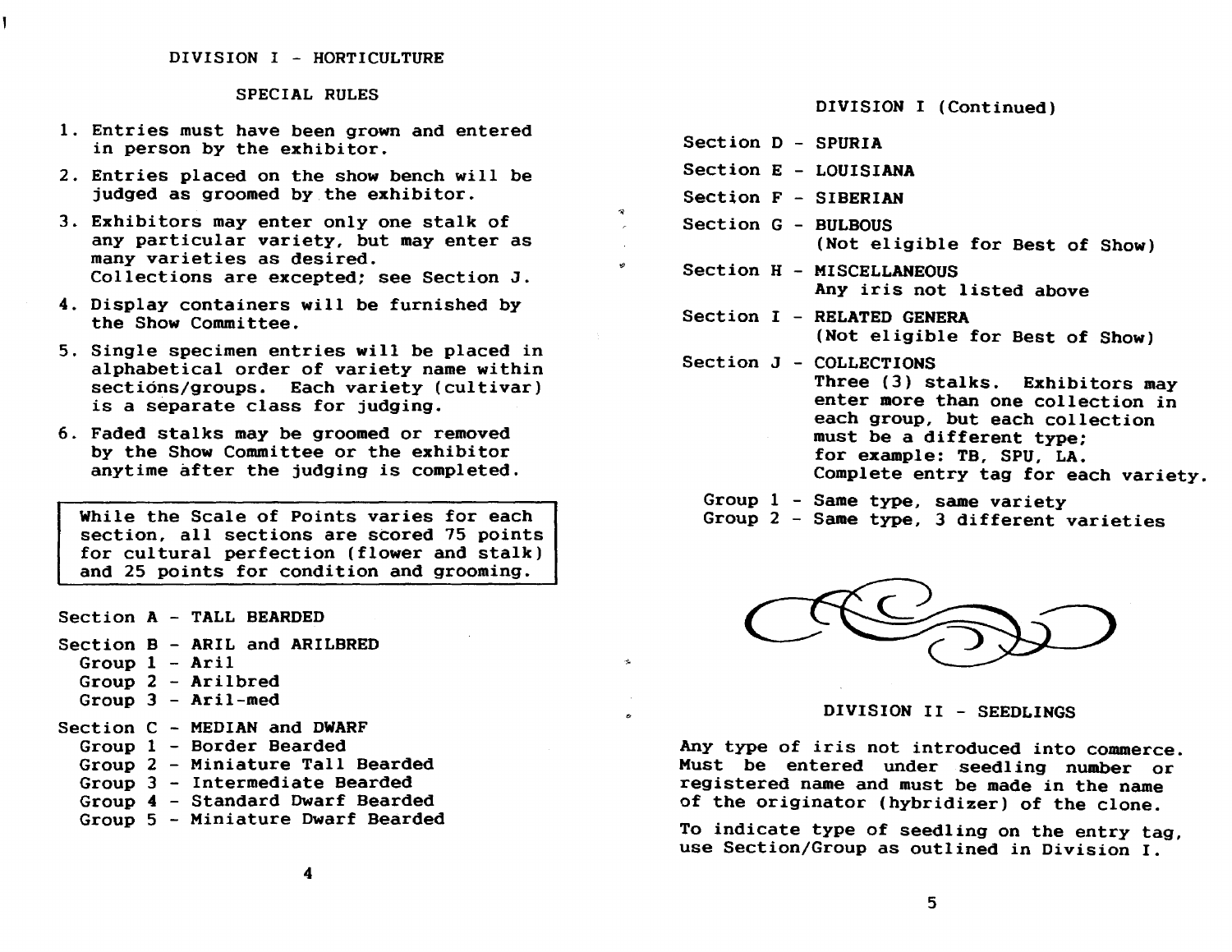#### SPECIAL RULES

- 1. Arrangements must be the work of the exhibitor, but the plant material need not have been grown by the exhibitor.
- 2. Exhibitors are limited to one entry in each class.
- 3. Iris must be used in all arrangements and must be the predominating feature. Iris of any type may be used, unless specified. Though not required, iris used may be identified on a separate card.
- 4. Dried or treated natural plant material is acceptable, but fresh material must predominate. No painted fresh material or artificial plant material is permitted.
- 5. No background boards may be used except in Section A. Backboards will be furnished by the Show Committee.
- 6. Interpretive accessories may be used, but must be subordinate. Use is required, only if specified.
- 7. Containers should be marked on the underside with owner's name and address.
- 8. Exhibitors are responsible for maintaining arrangements in fresh, groomed condition after judging is completed and for removing exhibits promptly at the close of the show.

| AIS Scale of Points        |    |
|----------------------------|----|
| 1. Conformance to schedule | 10 |
| 2. Design                  | 35 |
| 3. Color use               | 20 |
| 4. Creative expression     | 20 |
| 5. Distinction             | 15 |
|                            |    |

#### *IRIS CELEBRATION*

Just as one looks forward to a hoI iday. we look forward to iris blooms each spring. This year. our artistic designs feature an array of irises interpreting holidays throughout the year.

- Section A Must be reserved, 8 entries only. Off-white backboards (32" high, 24" wide with two 12" wings) will be furnished. For reservations, call Barbara Isaman, 561-8878, no later than April 17.
	- Class 1 *NBW YEAR'S EVE*  A tall arrangement, not to exceed 30" in height. Backboard may be draped.



- Section B Sun Country members only. For novices (no first place ribbons won in previous shows).
	- Class 1 *VALBNTINE'S DAY*  Arrangement using a single iris stalk and fresh foliage only.



Section C - Open to all.

J

, )

- Class 1 *EASTBR*  Iris and other spring blooms arranged in a basket.
- Class 2 *THANKSGIVING*  A centerpiece for a dining table.
- Class 3 *CHRISTMAS*  Creative use of mirror(s) or visible water.
- Class 4 *FOURTH* OF *JULY*  Free interpretation.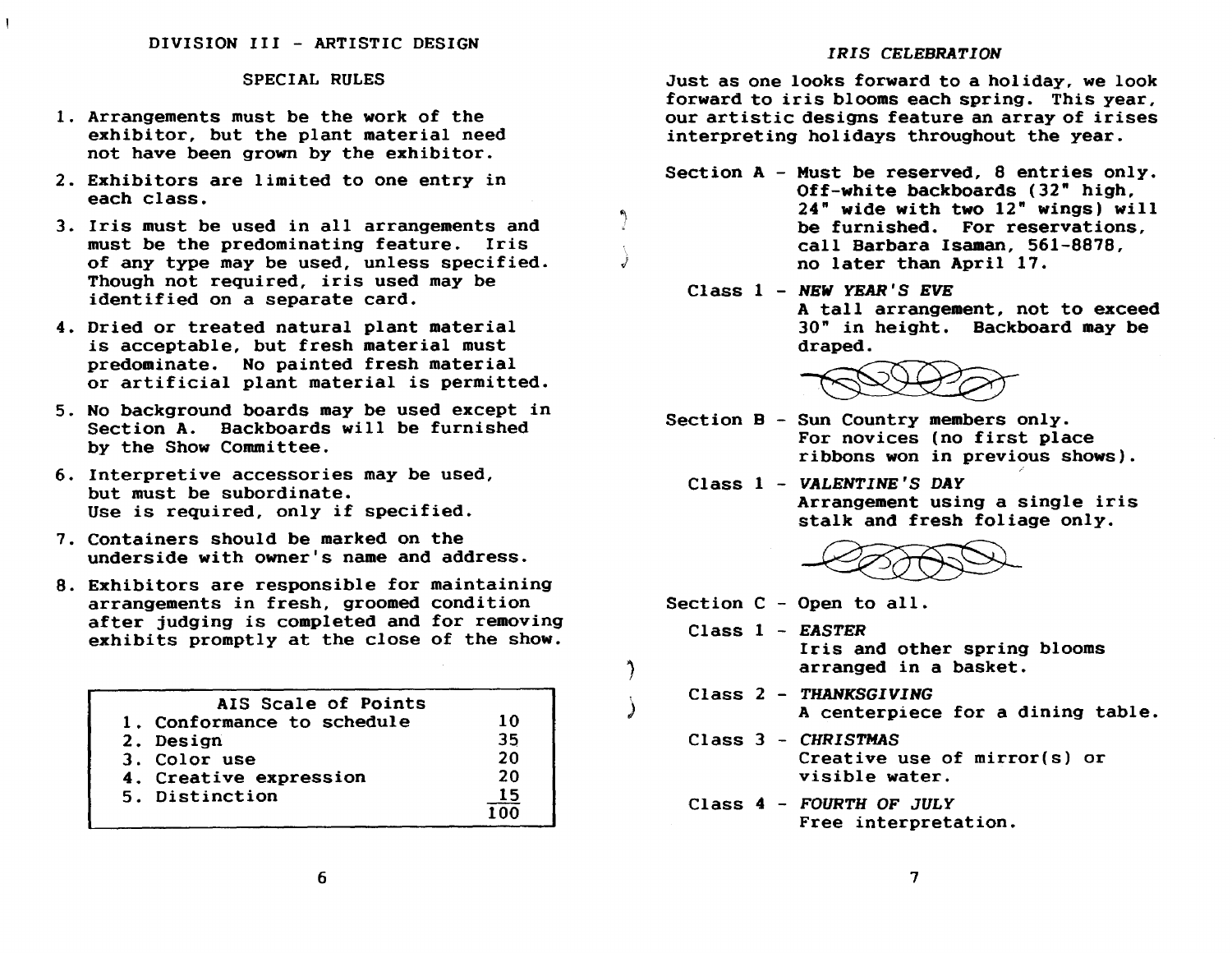#### DIVISION IV - YOUTH

### All General and Special Rules apply.

Youth is defined as 18 years or younger.

Entries will be judged in two age groups: Yl - Under 12 years Y2 - 12 through 18 years

Mark your entry tag in the upper left corner to indicate your age group.



- Section A HORTICULTURE
	- Group 1 Tall Bearded
	- Group 2 Any other iris



- Section B ARTISTIC DESIGN
	- Class 1 *SAINT PATRICK'S DAY*  Use interpretive accessories.
	- Class 2 *HALLOWEEN*  Use a black container.

DIVISION V - EDUCATIONAL

All exhibits must be related to irises, iris culture or hybridizing.

Horticultural materials, if used, need not have been grown by the exhibitor.

Space must be reserved by April 11. For reservation, call Dixie Humphryes, 839-1120.

The AIS Educational Certificate and Bronze Medal may be awarded to the exhibitor of an educational exhibit found to be of outstanding merit by the judges of the show.



DIVISION VI - COMMERCIAL

Sun Country Iris Society acknowledges the following for their contributions to our show.

> KARY IRIS GARDENS 6201 East Calle Rosa Scottsdale, AZ 85251

> SHEPARD IRIS GARDEN 3342 West Orangewood Phoenix, AZ 85051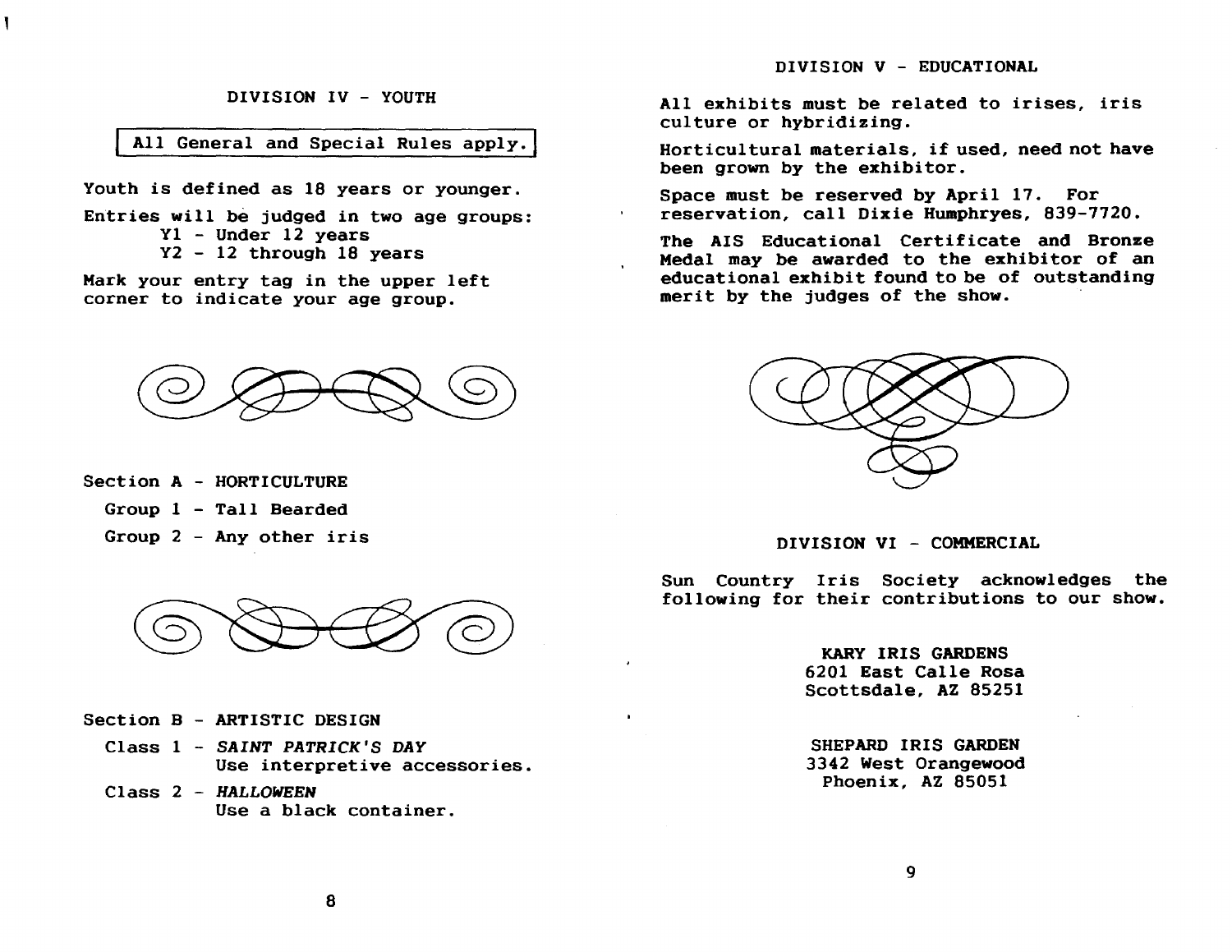AMERICAN IRIS SOCIETY EXHIBITION AWARDS RIBBONS for first, second, third place, and honorable mention will be awarded in each cultivar/class as merited. ROSETTES will be awarded for: Horticulture Division Best Specimen in each Section Best Specimen of Show Sweepstakes Seedling Division Best Seedling of Show Artistic Division Best Design of Show Sweepstakes Youth Division Best Specimen Horticultural Sweepstakes Best Design Artistic Sweepstakes

The SILVER MEDAL and certificate will be awarded to the winner of the most first place ribbons in the Horticulture Division.

The BRONZE MEDAL and certificate will be awarded to the winner of the second most first place ribbons in the Horticulture Division.

SECTION CERTIFICATES will be awarded to the winner of the most first place ribbons in each Horticulture Section, provided there are at least three exhibitors and competition in at least five varieties (cultivars).

In the event of a tie for Sweepstakes or for ei ther Medal or Section Certificates; second place, then third place, then honorable mention ribbons will be counted. Rosettes are not considered in the case of a tie.

SUN COUNTRY IRIS SOCIETY AWARDS



Best in Section, Best Seedling, Best Design, and Best Black TB winners will receive an engraved PHOTO PLAQUE for their achievement.

The following winners will also receive a new or recently introduced rhizome as a PREMIUM. thanks to the contributors on pages 12 and 13.

SCIS will present AWARDS to exhibitors for:

Horticulture Division Best Tall Bearded Best Aril/Arilbred Best Median/Dwarf Best Spuria *In Memory* of Betty *Wickenkamp*  Best Louisiana In Memory of *Barbara Deremiah*  Best Siberian Best Bulbous Best Miscellaneous Best Collection Best Specimen of Show  $\star$  Crystal Vase Sweepstakes Sweepstakes Runner-up Best Black Tall Bearded 0 Foster *Try Perpetual Memorial Plaque*  Seedling Division Best Seedling of Show Artistic Division Best Design of Show Sweepstakes Youth Division Best Specimen Horticultural Sweepstakes Best Design Artistic Sweepstakes